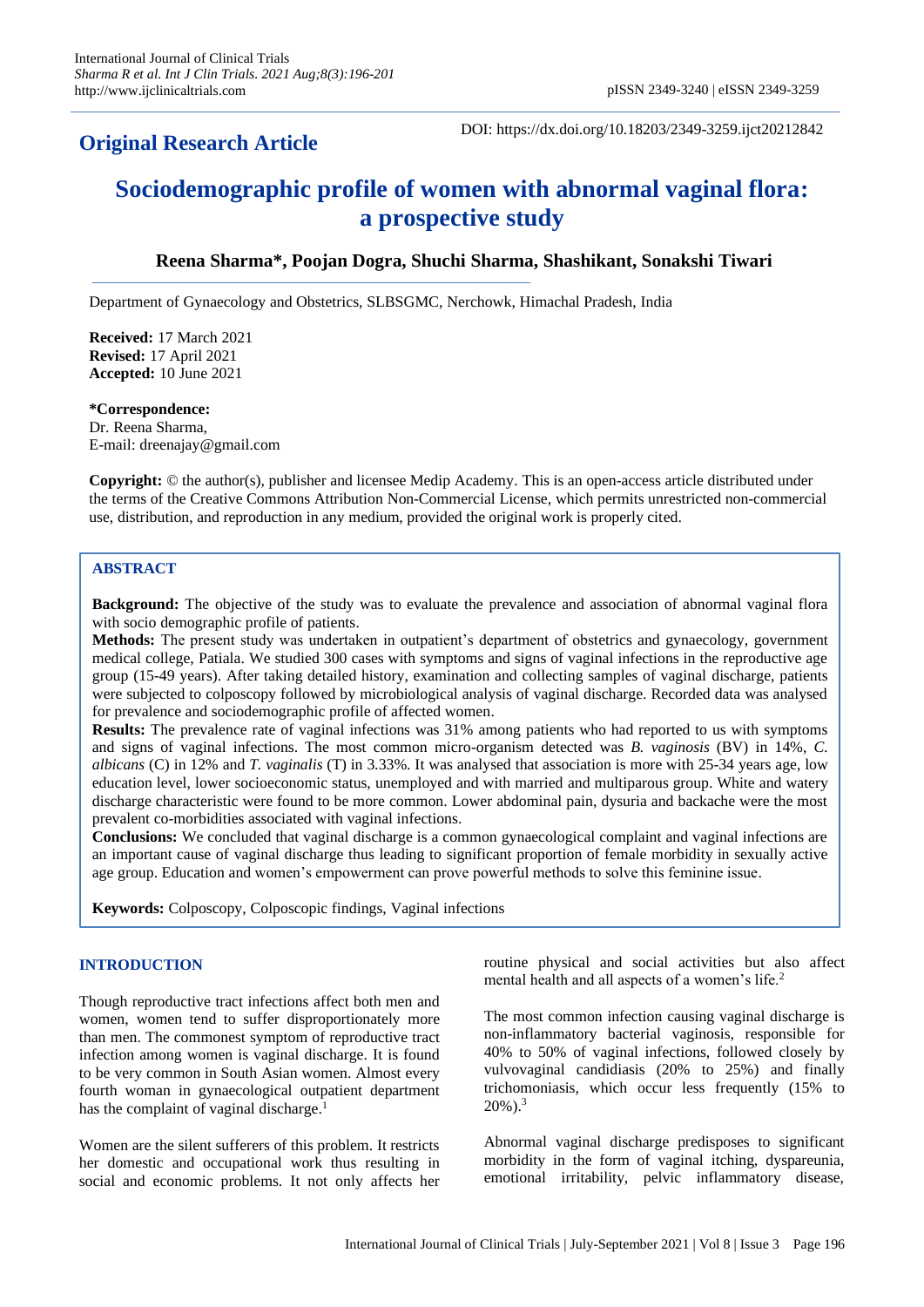infertility, cuff cellulitis, urethral syndrome, pregnancy loss, preterm labor, premature rupture of membranes and chorioamnionitis, to enumerate a few.<sup>4</sup>

So vaginitis with symptoms include vaginal discharge, odour, introital itching or irritation along with physical discomforts and socioeconomic implications, it deserves special attention and concern.

By understanding the pathophysiology of these diseases and having an effective approach to their diagnosis, one can institute appropriate antimicrobial therapy to treat these conditions and reduce long-term sequelae.<sup>5</sup>

In this background therefore the purpose of this study was to collect and do the microbiological examination of the vaginal discharge in these patients and to evaluate the prevalence and association of abnormal vaginal flora with socio demographic profile of patients.

### **METHODS**

The present study was carried out prospectively on 300 patients over a period of 1 year (from November 2009 to December 2010) in the department of obstetrics and gynaecology, Rajendera hospital Patiala, Punjab, a tertiary care institute after gaining permission from institutional ethical committee. All females of reproductive age group with complains of discharge per vaginum, itching genitalia, burning sensation and dyspareunia.

# *Type of sample*

The respondents were women of reproductive age group of 15 to 49 years attending the gynae OPD. The sample size was calculated by statistician, using formula with confidence level 90%, error of margin 5 and population size of 3000.

#### *Inclusion criteria*

All married women of reproductive age group were included in the study.

#### *Exclusion criteria*

Pregnant and lactating women, menstruating and unmarried women, those who have undergone hysterectomy, those who did not give consent were excluded from the study.

Detailed history regarding last menstrual period, menstrual history, obstetric history, last childbirth, contraceptive method used, hormonal supplement, about partner, any medical or surgical history was taken. After explaining procedure to the patient, informed consent was taken for external examination followed by per speculum examination and collecting samples of vaginal discharge, patients were subjected to colposcopy followed by

microbiological analysis of vaginal discharge. Findings of colposcopic examination were recorded on a proforma. Recorded data analysed, all observations were compiled in tabulated form and statistically analysed by SPSS 2010 software.

The objective of this study was to evaluate the prevalence and association of abnormal vaginal flora with sociodemographic profile of patients.

# **RESULTS**

During study, a total of 300 patients who had attended the OPD of obstetrics and gynaecology department of government medical college and Rajendera hospital, Patiala in reproductive age group with vaginal infections were studied. In 31% of the women (93 out of total 300 women) single or multiple micro-organisms were detected in the microbiological analysis of sample of collected vaginal discharge.

The maximum number of patients were in the age group of 25-34 years (60%) followed by those in 35-44 years (29%), hence vaginal infections were more common in females of reproductive age groups (Table 1). Majority of patients 284 (94.67%) were from local population. The maximum number of women had education level of secondary (25.67%), higher secondary (18.67%) and middle class (15.33%) with 16% of them were illiterate, hence vaginal infections were more prevalent in women with low education. The 98% of the subjects were found to be unemployed. The majority 58.67% of patients were belonged to low socioeconomic group, 32% in lower middle and 9.33% were of upper middle-class group. Majority of women 94% were married and staying with their husbands. Association with single sexual partner were given by 94% of all married women. Only 6% of women were married but presently not living with their husbands as they were divorced, separated or widowed. According to the above table out of 300 patients, 97% were multiparous and only 3% of them were nulliparous. Majority of patients 209 (69.67%) were in their 2nd half of menstrual cycle when they had the symptoms. As evident from the above table that out of 300 cases studied, 35.67% were having permanent sterilization (in the form of tubectomy), 30.33% were using condoms, 21.33% were not using any methods of contraception, 8.33% were using other conventional methods, 3% were using OCPs and 1.33% were using IUCDs as a method of contraception. So, majority of the subjects were tubectomised, using condoms or not using any contraceptive methods.

The maximum number (36%) of patients reported to us within one month of onset of their symptoms, 34% of them within six months of onset of symptoms and only 12.67% of them reported after one year (Table 2). Out of 300 women studied based on symptoms, 38.67% of women were having vaginal discharge, 22.67% were having backache, 17.67% itching genitalia, 9.33% with burning sensation, 8.33% had foul smell, 7.33% with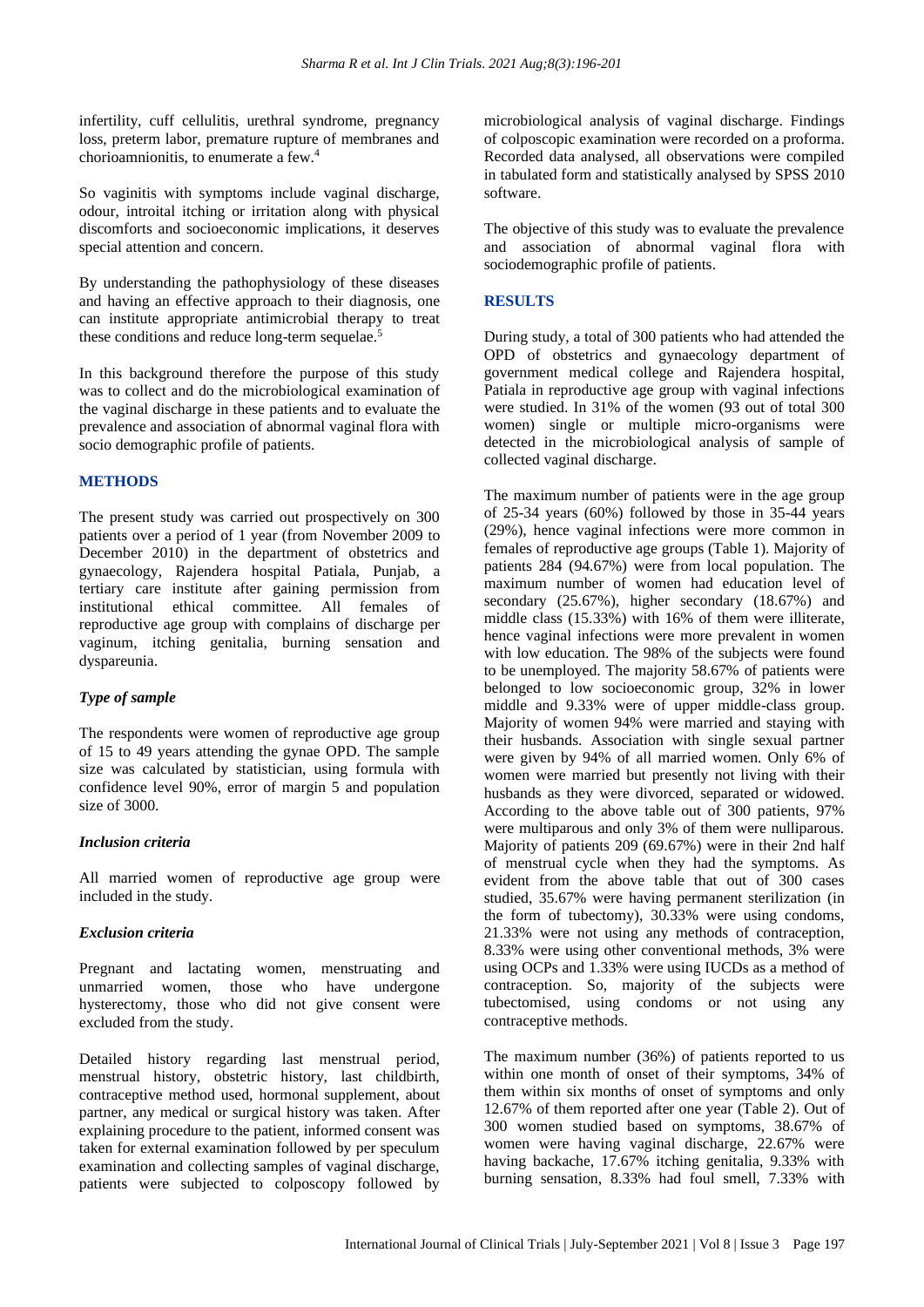pelvic pain, 7.33% with low abdominal pain, 2.67% with frequency of micturition and 2.33% with dysuria. So, majority of women had symptoms of vaginal discharge, backache and itching genitalia, so on statistical analysis results were found to be highly significant. Majority 58.62% of women had watery vaginal discharge, 21.55% had cheesy, 12.07% had mucoid and 9% of women had thick creamy vaginal discharge. So, on statistical analysis results were found to be highly significant. 54.31% patients had white coloured, 25.86% had yellow coloured and 19.83% had grey vaginal discharge. So maximum number of women had white coloured discharge per

vaginum. According to per speculum findings, normal looking cervix seen in 86.33% patients, inflamed/congested cervix in 7%, erosion in 2.33%, cervicitis in 2.33%, keratosis in 1.33% and cervical polyp in 0.67% of the women, so majority of the women were having normal per speculum findings. On the basis of micro-organisms present in analysed samples of the vaginal discharge, the normal vaginal flora (where no abnormal microbiological agent was detected), seen in 69% of women, BV in 14%, C in 12%, T in 3.33%, (BV+T) in 1.33% and (BV+C) in 0.33% of the women. So, majority of the women were having normal vaginal flora.

#### **Table 1: Sociodemographic profile of patients under study.**

| Socio-demographic variables           | <b>Number with vaginal discharge</b><br>$N=93$ (% prevalence) | <b>Total number</b><br>screened $N=300$ (%) | Chi square, p value |  |
|---------------------------------------|---------------------------------------------------------------|---------------------------------------------|---------------------|--|
| Age group (in years)                  |                                                               |                                             |                     |  |
| $15 - 24$                             | 27                                                            | 9                                           | 243.120, <0.001     |  |
| $25 - 34$                             | 180                                                           | 60                                          |                     |  |
| 35-44                                 | 87                                                            | 29                                          |                     |  |
| $\geq45$                              | 6                                                             | $\overline{2}$                              |                     |  |
| <b>Local/migrant population</b>       |                                                               |                                             |                     |  |
| Local                                 | 284                                                           | 94.67                                       | 239.413, < 0.001    |  |
| Migrant                               | 16                                                            | 5.33                                        |                     |  |
| <b>Education level</b>                |                                                               |                                             |                     |  |
| Illiterate                            | 48                                                            | 16                                          |                     |  |
| Primary                               | 41                                                            | 13.67                                       |                     |  |
| Middle                                | 46                                                            | 15.33                                       |                     |  |
| Secondary                             | 77                                                            | 25.67                                       | 23.8, 0.002         |  |
| Higher secondary                      | 56                                                            | 18.67                                       |                     |  |
| Graduate and above                    | 32                                                            | 10.67                                       |                     |  |
| Occupation                            |                                                               |                                             |                     |  |
| Employed                              | 6                                                             | $\overline{2}$                              | 276.48, < 0.001     |  |
| Unemployed                            | 294                                                           | 98                                          |                     |  |
| Socioeconomic status                  |                                                               |                                             |                     |  |
| Low                                   | 176                                                           | 58.67                                       | 109.76, < 0.001     |  |
| Lower middle                          | 96                                                            | 32                                          |                     |  |
| Upper middle                          | 28                                                            | 9.33                                        |                     |  |
| Low                                   | 176                                                           | 58.67                                       |                     |  |
| Marital status and number of partners |                                                               |                                             |                     |  |
| Married and living with husband       | 282                                                           | 94                                          | 232.313, <0.001     |  |
| Married and not living with           | 18                                                            | 6                                           |                     |  |
| husband                               |                                                               |                                             |                     |  |
| <b>Parity</b>                         |                                                               |                                             |                     |  |
| Nulliparous                           | 9                                                             | 3                                           | 265.08, <0.001      |  |
| Multiparous                           | 291                                                           | 97                                          |                     |  |
| <b>Menstrual cycle</b>                |                                                               |                                             |                     |  |
| 1st half                              | 91                                                            | 30.33                                       | 46.413, <0.001      |  |
| 2nd half                              | 209                                                           | 69.67                                       |                     |  |
| <b>Contraceptive methods used</b>     |                                                               |                                             |                     |  |
| <b>IUCDs</b>                          | $\overline{4}$                                                | 1.33                                        | 190.96, 0.001       |  |
| <b>OCPs</b>                           | $\overline{9}$                                                | $\overline{3}$                              |                     |  |
| Tubectomy                             | 107                                                           | 35.67                                       |                     |  |
| Condoms                               | 91                                                            | 30.33                                       |                     |  |
| No contraceptive methods              | 64                                                            | 21.33                                       |                     |  |
| Other conventional methods            | 25                                                            | 8.33                                        |                     |  |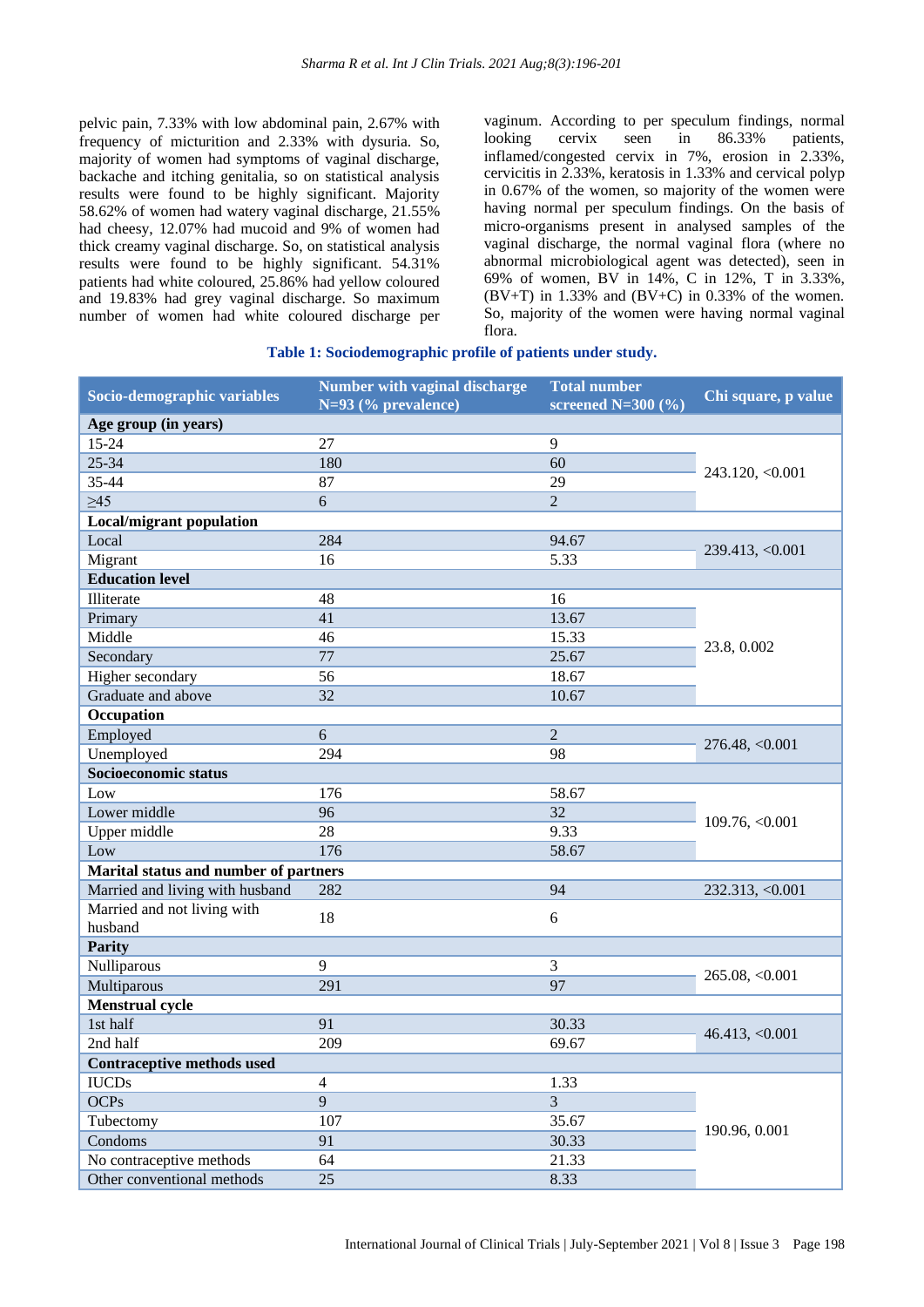#### **Table 2: Symptoms, signs and microbiological profile of patients under study.**

| <b>Symptoms of patients</b>                   | Number with vaginal discharge<br>$N=93$ (% prevalence) | <b>Total number</b><br>screened $N=300$ (%) | Chi square, p value |  |
|-----------------------------------------------|--------------------------------------------------------|---------------------------------------------|---------------------|--|
| <b>Duration of symptoms</b>                   |                                                        |                                             |                     |  |
| $<$ 15 days                                   | $\mathbf{1}$                                           | 0.33                                        | 135.23, <0.001      |  |
| $\geq$ 15 days-1 month                        | 108                                                    | 36                                          |                     |  |
| $>1-6$ months                                 | 102                                                    | 34                                          |                     |  |
| >6 months-1 year                              | 51                                                     | 17                                          |                     |  |
| $>1$ year                                     | 38                                                     | 12.67                                       |                     |  |
| Symptoms                                      |                                                        |                                             |                     |  |
| Vaginal discharge                             | 116                                                    | 38.67                                       | 272.82, < 0.001     |  |
| Foul smell                                    | 25                                                     | 8.33                                        |                     |  |
| Itching genitalia                             | 53                                                     | 17.67                                       |                     |  |
| <b>Burning</b>                                | 28                                                     | 9.33                                        |                     |  |
| Frequency                                     | $8\,$                                                  | 2.67                                        |                     |  |
| Dysuria                                       | 8                                                      | 2.67                                        |                     |  |
| Pelvic pain                                   | 22                                                     | 7.33                                        |                     |  |
| Lower abdominal pain                          | 22                                                     | 7.33                                        |                     |  |
| <b>Backache</b>                               | 68                                                     | 22.67                                       |                     |  |
| Type of vaginal discharge                     |                                                        |                                             |                     |  |
| Watery                                        | 68                                                     | 58.62                                       |                     |  |
| Cheesy                                        | 25                                                     | 21.55                                       |                     |  |
| Mucoid                                        | 14                                                     | 12.07                                       | 74.552, < 0.001     |  |
| Creamy                                        | 9                                                      | 7.76                                        |                     |  |
| Color of vaginal discharge                    |                                                        |                                             |                     |  |
| White                                         | 63                                                     | 54.31                                       | 23.60, <0.001       |  |
| Yellow                                        | 30                                                     | 25.86                                       |                     |  |
| Grey                                          | 23                                                     | 19.83                                       |                     |  |
| Per speculum findings                         |                                                        |                                             |                     |  |
| Normal                                        | 259                                                    | 86.33                                       | 1052.8, <0.001      |  |
| Inflamed cervix/vagina                        | 21                                                     | $\overline{7}$                              |                     |  |
| Erosion                                       | $\overline{7}$                                         | 2.33                                        |                     |  |
| Cervicitis                                    | $\overline{7}$                                         | 2.33                                        |                     |  |
| Keratosis/leukoplakia                         | $\overline{4}$                                         | 1.33                                        |                     |  |
| Cervical polyp                                | $\overline{2}$                                         | 0.67                                        |                     |  |
| Bleed on touch                                | $\boldsymbol{0}$                                       | $\boldsymbol{0}$                            |                     |  |
| Genital ulcer                                 | $\overline{0}$                                         | $\boldsymbol{0}$                            |                     |  |
| Genital wart                                  | $\mathbf{0}$                                           | $\boldsymbol{0}$                            |                     |  |
| Microbiological analysis of vaginal discharge |                                                        |                                             |                     |  |
| Normal vaginal flora                          | 207                                                    | 69                                          | 620.55, <0.001      |  |
| BV                                            | 42                                                     | 14                                          |                     |  |
| $\mathbf C$                                   | 36                                                     | 12                                          |                     |  |
| T                                             | 10                                                     | 3.33                                        |                     |  |
| $BV+T$                                        | $\overline{4}$                                         | 1.33                                        |                     |  |
| $\rm BV{+}C$                                  | $\mathbf{1}$                                           | 0.33                                        |                     |  |

#### **DISCUSSION**

Vaginitis is a common medical problem in women that is associated with substantial discomfort, significant morbidity and hence frequent medical visits. These infections if not treated or ignored could debilitate the patients and could become a source of infection for the neonate especially in case of women belonging to the childbearing age.<sup>6</sup>

Etiologies associated with vaginitis are multiple and establishing the etiology helps in successful management and prevention of complications.7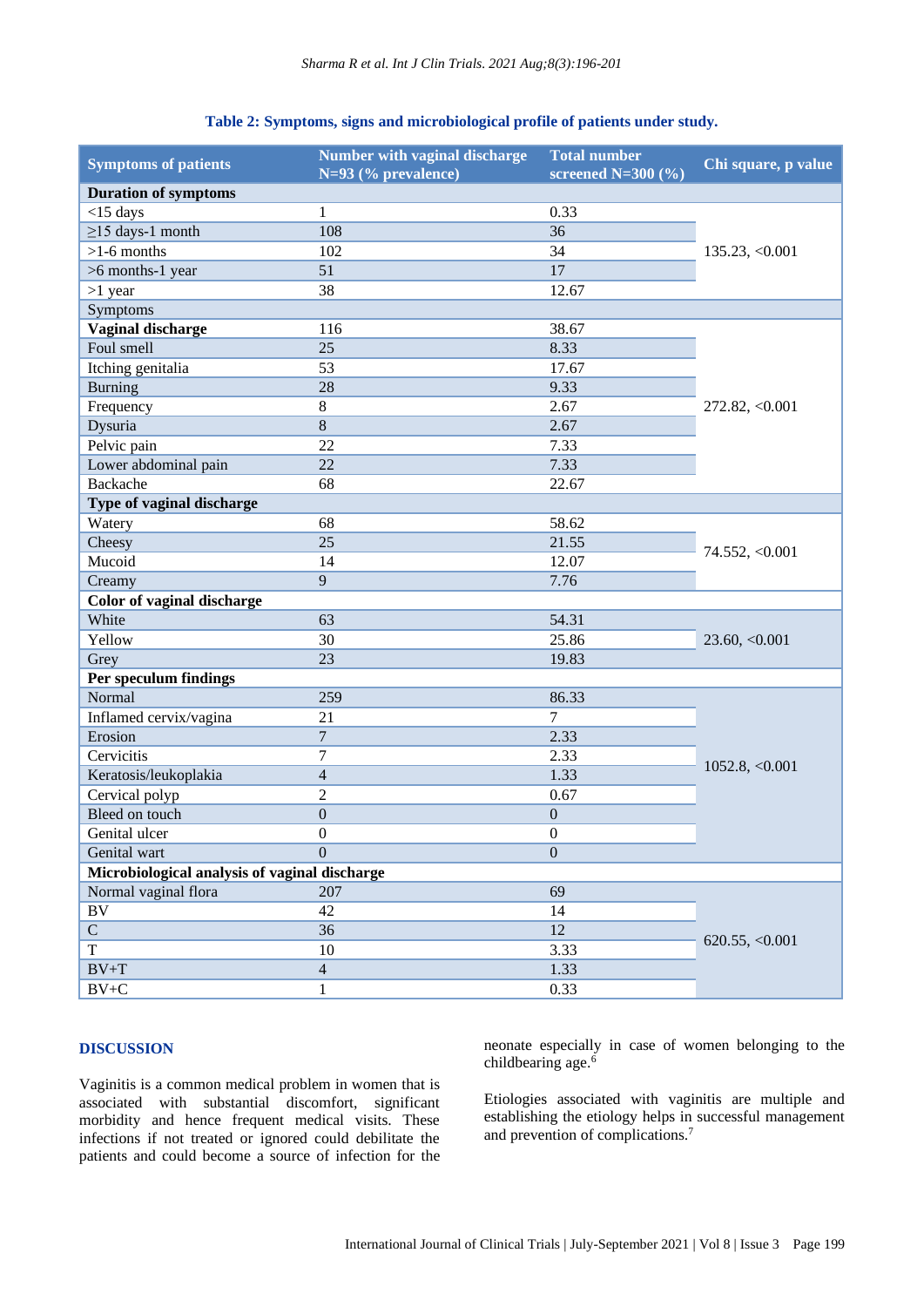In our study the vaginal infections with one or the other organism detected in 31% of the patients. Various studies estimate the prevalence rates range from 2.5% to 48%.<sup>8</sup>

The maximum number of patients were in the age group of 25-34 years (60%) followed by those in 35-44 years (29%), hence vaginal infections were more common in females of reproductive age groups (Table 1). Majority of patients 284 (94.67%) were from local population. The maximum number of women had education level of secondary (25.67%), higher secondary (18.67%) and middle class (15.33%) with 16% of them were illiterate, hence vaginal infections were more prevalent in women with low education. The 98% of the subjects were found to be unemployed. The majority 58.67% of patients were belonged to low socioeconomic group, 32% in lower middle and 9.33% were of upper middle-class group. Majority of women 94% were married and staying with their husbands. All these findings coincide with the findings of Sharma et al. Unhygienic practices and illiteracy are associate risk factors in our study associated with vulvovaginitis.<sup>9</sup> Vulvovaginitis is most observed in multiparous women than in nulliparous and primiparous women. This was observed in our study which coincides with the findings of Nurat et al.<sup>10</sup>

The most common presentation among women with vaginal infections (38.67%) in our study was vaginal discharge (Table 2). The other main complaints were backache (22.67%), itching genitalia (17.67%) and lower abdominal pain (7.33%). Sharma et al reported 51.9% of patients with vaginal discharge. Msuya et al reported lower abdominal pain in 47% and itching genitalia in 27% of patients. Devi et al reported lower abdominal pain in 4.9%, backache in 3.5% and itching genitalia in 4% of patients.11-13

By grossly observing the type of vaginal discharge while doing per speculum examination, we can have fairly good idea about causative organisms as many of organisms produce typical discharge (Table 2). Frothy discharge is characteristic of trichomonas infection especially when associated with the presence of strawberry spots on vagina and marked erythema and edema. Curdy white discharge is typical of candidiasis often associated with intense pruritus, soreness and edema of vulva. In bacterial vaginosis, vaginal discharge has typical fishy odour with minimal or no vulvar irritation.<sup>13-15</sup>

While studying the patients with vaginal infections, it was found that *B. vaginosis*, *Candida* and *Trichomonas* were the leading cause of vaginal infections either singly or in combination (Table 2). *B. vaginosis* was the commonest organism isolated with prevalence rate of 14%, prevalence rate of *Candida* was found to be 12% and *T. vaginalis* was detected in 3.3% cases with vaginal discharge in present study. Bhalla et al on women in reproductive age group, the most common infection was bacterial vaginosis (32.8%), followed by candidiasis  $(16.9\%)$ ; *T. vaginalis* was diagnosed in 2.8% cases.<sup>13</sup>

Patel et al reported a lower prevalence of these infections in his study, 26.3% cases (from a population of 2494 women) were infected by endogenous infections (bacterial vaginosis  $17.8\%$ ; candidiasis  $8.5\%$ ).<sup>16</sup>

Table 2 shows that out of 93 patients in which infections were detected only 5 (1.66%) were the polymicrobial infection and in the remaining one or another organism was present singly. Polymicrobial/mixed infection reported by Nigam et al in 4% and by Sobel et al who reported that although data remain sparse, mixed vaginitis occurs rarely (<5%). Approximately 20%-30% of women with bacterial vaginosis are co-infected with candida. Coexistence of bacterial vaginosis and trichomonas vaginalis is even more common, with co-infection rates of 60%-80%.17,18

Though sample size was not so big in the present study, but several such studies has been done earlier and sociodemographic profile may vary place to place due to local factors. Community awareness regarding RTI/STI and easy access for diagnosis and treatment should be encouraged for these strata of society.

#### **CONCLUSION**

Bacterial vaginosis was the most common single infection followed by candidiasis and trichomonas vaginalis. There were also the cases of mixed infections that were diagnosed in our study. The present study was conducted with to understand the sociodemographic factors and causative organisms associated with abnormal vaginal flora among the women attending a tertiary care hospital, which help in early intervention and treatment of these women and can also prevent future complications and morbidities. Awareness among females about the symptoms and consequences of RTI/STI through information, education and behaviour changes should also be encouraged.

*Funding: No funding sources*

*Conflict of interest: None declared Ethical approval: The study was approved by the Institutional Ethics Committee*

#### **REFERENCES**

- 1. Koenig M, Jejeebhoy S, Singh S, Sridhar S. Investigating women's gynaecological morbidity in India: not just another KAP survey. Reprod Health Matters. 1998;6(11):1-13.
- 2. Bang R, Bang A. Women's perceptions of white vaginal discharge, ethnographic data from rural Maharashtra. In: Gittelsohn J, Bentley M, Pelto PJ, eds. Listening to women talk about their health: issues and evidence from India. New Delhi: Har-Anand Publications; 1994: 109-24.
- 3. Goroll AH, Mulley AG. Approach to the patient with vaginal discharge. Primary care medicine: office evaluation and management of the adult